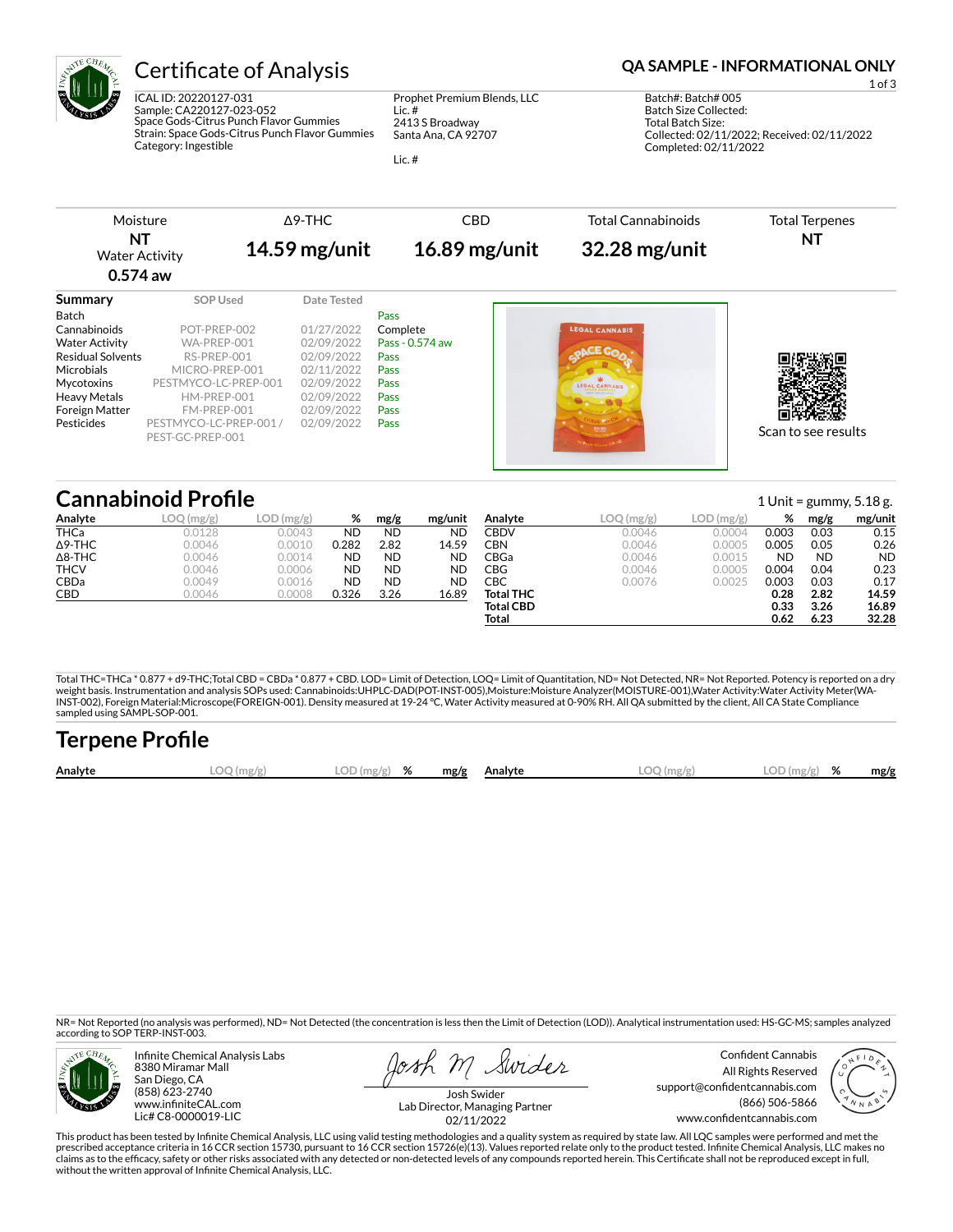

ICAL ID: 20220127-031 Sample: CA220127-023-052 Space Gods-Citrus Punch Flavor Gummies Strain: Space Gods-Citrus Punch Flavor Gummies Category: Ingestible

Prophet Premium Blends, LLC Lic. # 2413 S Broadway Santa Ana, CA 92707

Lic. #

2 of 3

Batch#: Batch# 005 Batch Size Collected: Total Batch Size: Collected: 02/11/2022; Received: 02/11/2022 Completed: 02/11/2022

**Residual Solvent Analysis**

| Category 1          |           | LOO .               | LOD Limit |           |      | Status Category 2 |           | LOO       | LOD. | Limit     | Status | Category 2  |      | LOC       | LOD.      |           | Status |
|---------------------|-----------|---------------------|-----------|-----------|------|-------------------|-----------|-----------|------|-----------|--------|-------------|------|-----------|-----------|-----------|--------|
|                     |           | $\mu$ g/g $\mu$ g/g | $\mu$ g/g | $\mu$ g/g |      |                   | µg/g      | $\mu$ g/g | µg/g | $\mu$ g/g |        |             | µg/g | $\mu$ g/g | $\mu$ g/g | $\mu$ g/g |        |
| 1.2-Dichloro-Ethane | <b>ND</b> |                     |           |           | Pass | Acetone           | <b>ND</b> | 300       | 200  | 5000      | Pass   | n-Hexane    | ND   | 35        | 20        | 290       | Pass   |
| Benzene             | <b>ND</b> |                     |           |           | Pass | Acetonitrile      | <b>ND</b> | 150       | 100  | 410       | Pass   | Isopropanol | ND.  | 300       | 200       | 5000      | Pass   |
| Chloroform          | <b>ND</b> |                     |           |           | Pass | Butane            | <b>ND</b> | 300       | 200  | 5000      | Pass   | Methanol    | ND.  | 300       | 200       | 3000      | Pass   |
| Ethylene Oxide      | <b>ND</b> |                     |           |           | Pass | Ethanol           | <b>ND</b> | 300       | 200  | 5000      | Pass   | Pentane     | ND   | 300       | 200       | 5000      | Pass   |
| Methylene-Chloride  | <b>ND</b> |                     |           |           | Pass | Ethyl-Acetate     | <b>ND</b> | 300       |      | 200 5000  | Pass   | Propane     | ND.  | 300       | 200       | 5000      | Pass   |
| Trichloroethene     | <b>ND</b> |                     | U.5       |           | Pass | Ethyl-Ether       | <b>ND</b> | 300       |      | 200 5000  | Pass   | Toluene     | ND   | 150       | 100       | 890       | Pass   |
|                     |           |                     |           |           |      | Heptane           | <b>ND</b> | 300       |      | 200 5000  | Pass   | Xylenes     | ND   | 150       | 100       | 2170      | Pass   |

NR= Not Reported (no analysis was performed), ND= Not Detected (the concentration is less then the Limit of Detection (LOD)). Analytical instrumentation used: HS-GC-MS; samples analyzed according to SOP RS-INST-003.

### **Heavy Metal Screening**

|         |           | LOO   | <b>LOD</b> | Limit     | <b>Status</b> |
|---------|-----------|-------|------------|-----------|---------------|
|         | $\mu$ g/g | µg/g  | $\mu$ g/g  | $\mu$ g/g |               |
| Arsenic | <b>ND</b> | 0.009 | 0.003      |           | Pass          |
| Cadmium | <b>ND</b> | 0.002 | 0.001      | U.S       | Pass          |
| Lead    | 0.026     | 0.004 | 0.001      | U.5       | Pass          |
| Mercury | <b>ND</b> | 0.014 | 0.005      |           | Pass          |

NR= Not Reported (no analysis was performed), ND= Not Detected (the concentration is less then the Limit of Detection (LOD)). Analytical instrumentation used: ICP-MS; samples analyzed according to SOP HM-INST-003.

## **Microbiological Screening**

|                       | Limit | Result              | <b>Status</b> |
|-----------------------|-------|---------------------|---------------|
|                       | CFU/g | CFU/g               |               |
| Aspergillus flavus    |       | <b>NR</b>           | <b>NT</b>     |
| Aspergillus fumigatus |       | <b>NR</b>           | <b>NT</b>     |
| Aspergillus niger     |       | <b>NR</b>           | NT            |
| Aspergillus terreus   |       | <b>NR</b>           | <b>NT</b>     |
| <b>STEC</b>           |       | Not Detected        | Pass          |
| Salmonella SPP        |       | <b>Not Detected</b> | Pass          |

ND=Not Detected. Analytical instrumentation used:qPCR; samples analyzed according to SOP MICRO-INST-001.



Infinite Chemical Analysis Labs 8380 Miramar Mall San Diego, CA (858) 623-2740 www.infiniteCAL.com Lic# C8-0000019-LIC

Swider

Confident Cannabis All Rights Reserved support@confidentcannabis.com (866) 506-5866 www.confidentcannabis.com



Josh Swider Lab Director, Managing Partner 02/11/2022

This product has been tested by Infinite Chemical Analysis, LLC using valid testing methodologies and a quality system as required by state law. All LQC samples were performed and met the prescribed acceptance criteria in 16 CCR section 15730, pursuant to 16 CCR section 15726(e)(13). Values reported relate only to the product tested. Infinite Chemical Analysis, LLC makes no<br>claims as to the efficacy, safety without the written approval of Infinite Chemical Analysis, LLC.